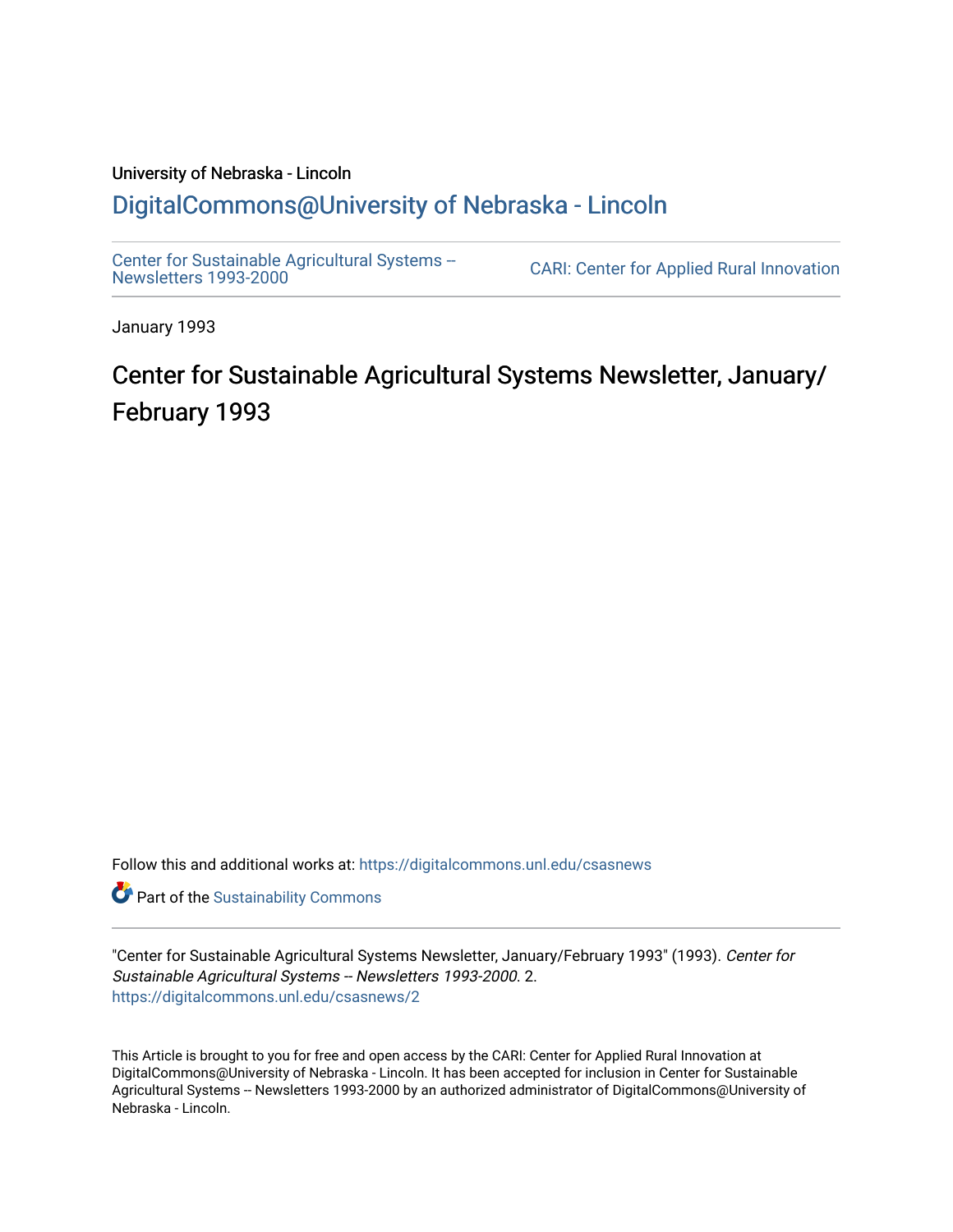### **January-February 1993 CSAS Newsletter**

The University of Nebraska-Lincoln Center for Sustainable Agricultural Systems is an interdisciplinary center formed in 1991 for the purpose of bringing together people and resources to promote an agriculture that is efficient, competitive, profitable, environmentally and socially sustainable for the indefinite future. This electronic version of the Center's bimonthly newsletter is published 10-14 days before those on our mailing list receive their hard copy. At this time there is no charge for being on our newsletter mailing list. To be added to the "hard copy" list, or for questions or comments, contact the newsletter editor, Pam Murray, Administrative Coordinator, Center for Sustainable Agricultural Systems, 221 Keim Hall, University of Nebraska-Lincoln, Lincoln, NE 68583-0949, phone - (402) 472-2056, fax - (402) 472-7904, email - CSAS001@UNLVM.UNL.EDU. \* \* \*

Contents:

DEFINING PRODUCTION SYSTEMS IN NEBRASKA NEBRASKA ENVIRONMENTAL TRUST FUND SUSTAINABLE AG GRANTS FOR PRODUCERS NATIONAL SUSTAINABLE AG COORDINATING COUNCIL FEDERAL CONSERVATION POLICY IS CHANGING FAO EXAMINES EDUCATION PROGRAMS ON ENVIRONMENTAL SUSTAINABILITY RESEARCH ON REDUCING ENVIRONMENTAL IMPACTS OF LIVESTOCK IN THE SEMINAR SPOTLIGHT UPCOMING EVENTS ELECTRONIC COMMUNICATION IS IN RESOURCES

#### DEFINING PRODUCTION SYSTEMS IN NEBRASKA

What are sustainable, transitional, and conventional production systems? Don't stop reading, this is not another article on the definition of sustainable agriculture! However, the question continues to haunt the literature, policy debates, and research agendas. Some of the best minds in agriculture have concentrated on this question for some time; some kind of consensus must have been reached. The 1990 farm bill defines sustainable agriculture as "... an integrated system of plant and animal production practices having a site-specific application that will, over the long-term: satisfy human food and fiber needs; enhance environmental quality and the natural resource base upon which the agricultural economy depends; make the most efficient use of nonrenewable resources and on-farm/ranch resources and integrate, where appropriate, natural biological cycles and controls; sustain the economic viability of farm/ranch operations; and enhance the quality of life for farmers/ranchers and society as a whole." While the farm bill definition and many like it are excellent overall umbrella definitions, they are not helpful for operationalizing ground level sustainable systems research.

One standard research model is the replicated experiment. Many researchers have used tillage, rotation, and chemical use test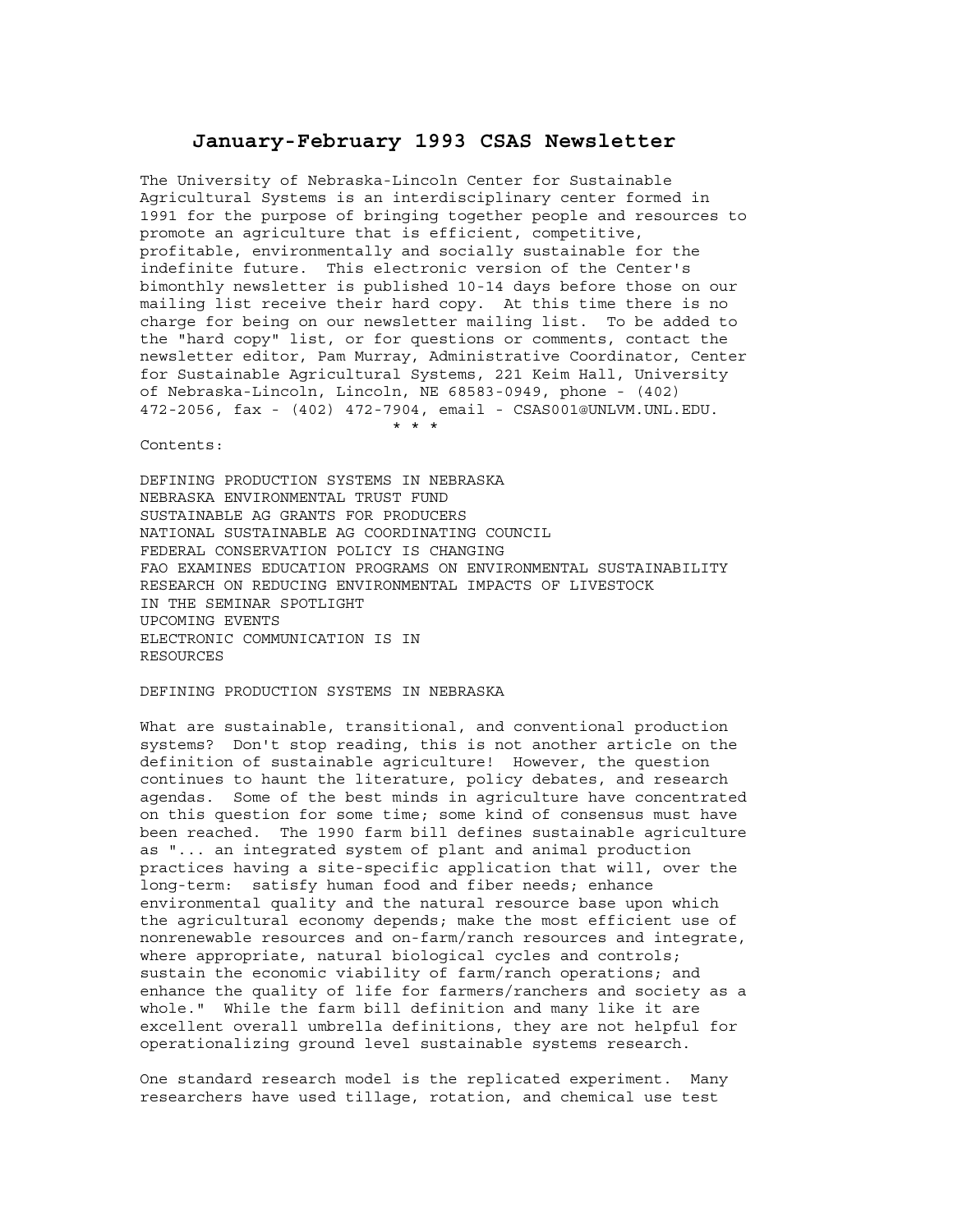plots to compare sustainable and conventional systems. These experiments have expanded the knowledge base of sustainable agriculture, but they lack one of the very pillars upon which sustainable agriculture rests: the "system." It is the system interaction of crop rotations, pest control, fertility, tillage practices, and livestock production that result in economic and environmental benefits. To not include the interaction effects in an experimental design is to miss the very advantage of an integrated sustainable system. Patrick Madden, associate director of the USDA SARE program, writes:

"...one proposal that was not supported contained an otherwise excellent experimental design intended to compare conventionally managed plots with 'low-input' plots. The error in the design was that the so-called low-input plots were to be managed exactly like the conventional plots, except that the chemical pesticides and fertilizers were withheld. This proposed 'low-input' treatment could be more accurately characterized as benign neglect."

Another factor that sometimes makes operationalizing difficult is that sustainable agriculture is "site-specific." A four-crop rotation in the Platte valley of Nebraska would likely be considered a sustainable practice, while a four-crop rotation in the Palouse region of Washington state is conventional.

Case studies that address the "system" and "site-specific" nature of sustainable agriculture have been important contributions, but they suffer from the inability to generalize to the population. Through an Agriculture in Concert with the Environment (ACE) grant (obtained with assistance from the Center for Sustainable Agricultural Systems), a team of UNL researchers is investigating the economic, environmental, and sociological effects of moving toward a more sustainable agriculture. The study is one of six regional studies which will be aggregated to assess the national impact of moving toward a more sustainable agriculture, thus the ability to generalize is important. With this in mind, the goal of the ACE project is to capture, on a fairly wide scale, the "system" effects of different production systems "specific" to Nebraska.

The researchers conducted a statewide survey of producers. Using a K-means cluster analysis algorithm that separates observations based on similarities of the data, the producers were categorized into four groups based on similarity of production practices. The power of using this method is that differentiation of the groups did not involve researchers' perceptions of what is sustainable or conventional. Also, criteria for differentiating one system from another were not based on any component of a system. Rather, the separation was based on the entire production system, and was data driven based on the actual production practices employed.

Besides the 60 production practices used to calculate the cluster groups, there were approximately 400 other characteristics collected. A few of the defining production and nonproduction characteristics are listed below.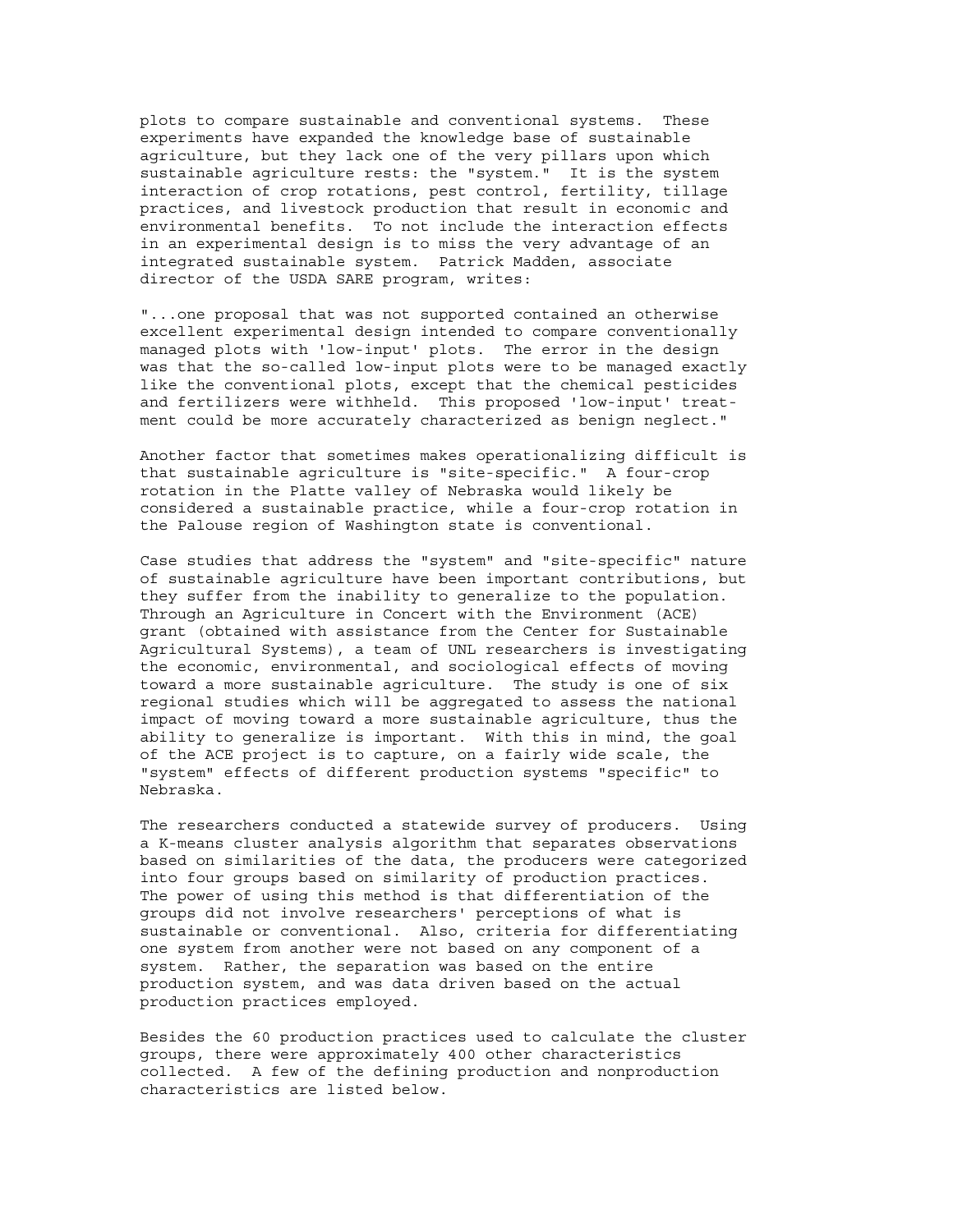Group 1: primarily anhydrous and liquid N as fertility sources; largest farm size (800 ac.); own 1/3 of farm, lease 1/3 from family; two-crop rotation (corn-sb); primarily chemical means of weed control; the most highly erodible land (HEL); some irrigation; avg. age 42; 0% membership in the Neb. Sust. Ag. Society (NSAS); no-till tillage system. Group 2: virtually 100% anhydrous as N fertility source; 2nd largest farm size (730 ac.); own 1/2 of farm, lease from nonfamily; continuous corn; primarily chemical means of weed and insect control; virtually no HEL; virtually all irrigated; avg. age 50; 0% Membership in NSAS; virtually all feedgrain base. Group 3: uses anhydrous, but also highest in use of green and animal manure, compost, & N fixed by legumes; 3rd largest farm size (500 ac.); own over 1/2 of the farm, lease from family; three-crop rotation (corn-sb-+); uses variety of chemical and nonchemical means of weed and insect control; some HEL; virtually no irrigation; avg. age 46; 10% membership in NSAS. Group 4: no anhydrous ammonia used; smallest farm size (280 ac.); own virtually 100% of farm; four-crop rotation (c-alf-oats-sb); no insecticides used; some HEL; virtually no irrigation; avg. age 55; 17% membership in NSAS.

Group 1 could be thought of as transitional, Group 2 conventional, and Groups 3 and 4 as sustainable. The assignment of these labels is a hypothesis at this point. The test of this hypothesis will come in the next phase of the project when onfarm interviews, soil sampling, and other experimentation will be conducted.

Reference: Madden, J. Patrick. "Commentary: What is Alternative Agriculture?" American Journal of Alternative Agriculture 4 (1989): 32-34.

(Submitted by Kevin Bernhardt, Glenn Helmers and John Allen)

Editor's Note: For more information about this study, contact Kevin Bernhardt, Ag. Econ. Dept., U. of Nebraska, Lincoln, NE 68583-0922, 402-472-7882.

NEBRASKA ENVIRONMENTAL TRUST FUND

The Nebraska Environmental Trust, established in spring 1992, is funded with 25% of the proceeds from the Nebraska State Lottery (49.5% after 1997). The first check representing proceeds from Oct. through mid-Dec. 1993 was for \$868,311. The Nebraska Environmental Trust Board is holding hearings in January and February to get public input on a draft of the rules and regulations governing allocation of these funds. This draft document states that governmental entities (including the U. of Nebraska) are eligible to submit application for funding, and that educational projects may be considered to have "clear and direct environmental benefits" -- one of the requirements. The proposed final version of the regulations will be brought before the public in a formal hearing process in April. Copies of the draft regulations and additional information can be obtained from the Nebraska Department of Environmental Quality, the Nebraska Game and Parks Commission, the Natural Resources Commission, or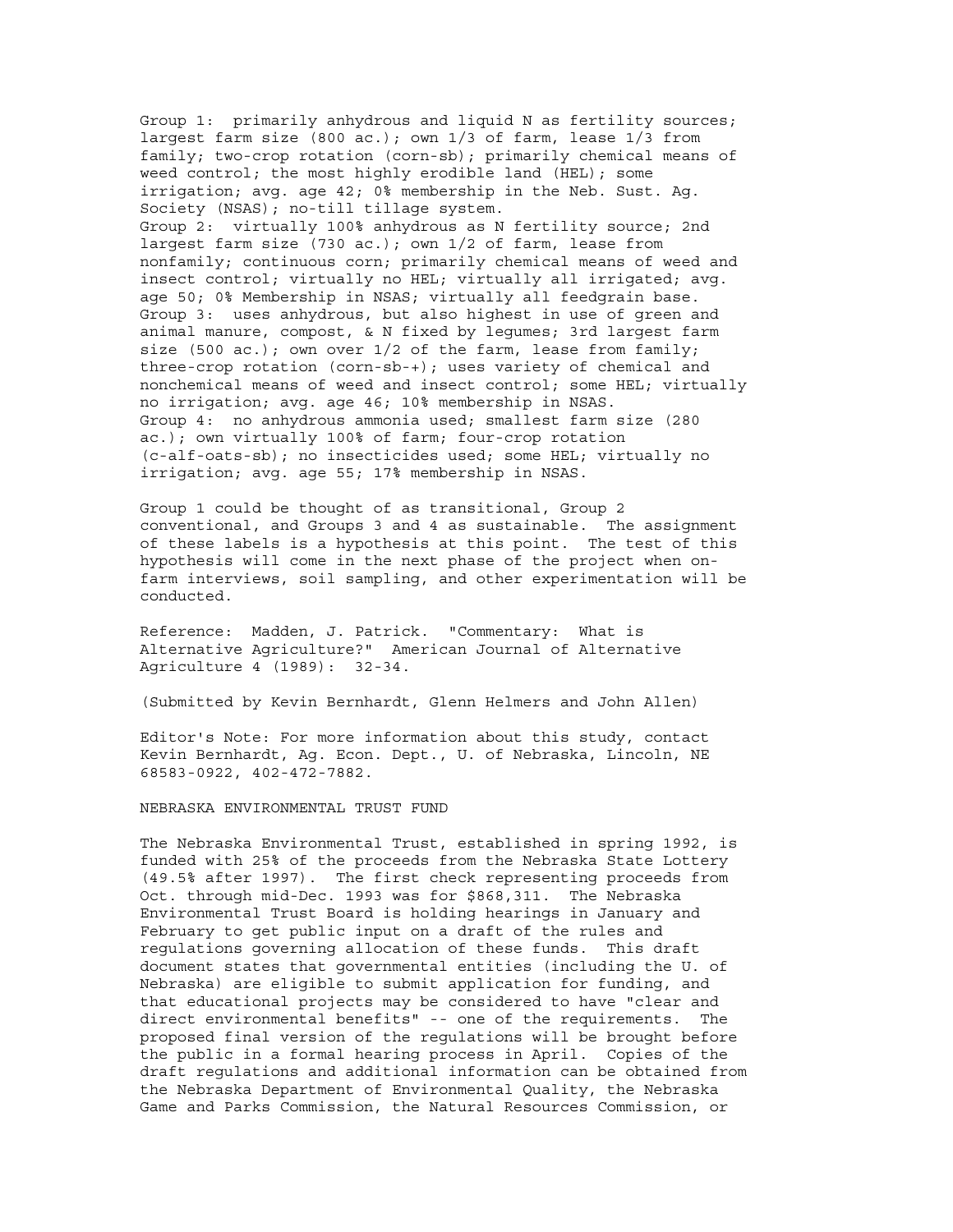from the local Natural Resources District and Soil Conservation Service offices.

SUSTAINABLE AG GRANTS FOR PRODUCERS

Farmers and ranchers in the 12-state North Central Region (NCR) can apply for grants up to \$5,000 to test and demonstrate sustainable production and marketing practices. About \$100,000 is expected to be available in 1994. In the first two years of the NCR Sustainable Agriculture Research and Education (SARE) program funded by USDA, 56 producer grants have been awarded for projects ranging from rotational grazing and grass studies to biological weed and pest control, low-input crop production, nutrient management, composting of manure, use of post-CRP land, and producing and marketing sweet sorghum syrup. While many of the grants have been to study on-farm problems, others have been used to sponsor educational programs and field days for producers. A fact sheet describing all previous NCR producer grants is available from the NCR SARE Office. As projects are completed and evaluated, a publication of producer reports and recommendations will be published. Below is a list of Nebraska projects:

William and Elizabeth Kleinschmit, Hartington -- Converting windrower to compost turner, allowing fertilization of more acres with existing manure and fewer purchased inputs.

Robyn Rohlfing, Plymouth -- Test plots comparing effectiveness of biological weed control in low (farm-style) and high (gardenstyle) intensive crop situations.

Lowell Schroeder, Stanton -- Development, construction and testing of non-chemical fly control traps for cattle in both cowcalf and dairy herd situations.

Marvin and Evelyn Lange, Fordyce -- evaluating potential of angora goats and sheep to control leafy spurge.

Gary Young, McLean -- comparing effects of alfalfa-winter rye companion crop with conventional crop rotations for weed control and yield; also has grant to evaluate controlled release of an insect to control thistle.

Don Fox, Fairbury -- evaluating cattle performance per acre of grassland and grassland production in terms of feed resource quality, quantity and possible extended grazing systems.

Applications must be submitted by 5 p.m. May 1. To request an application form, fact sheet, or more information on the program, write to NCR-SARE, 13A Activities Bldg, U. of Nebraska, Lincoln, NE 68583-0840, or call (402) 472-7081.

NATIONAL SUSTAINABLE AG COORDINATING COUNCIL

The following was abstracted from a newsletter published by the Center for Rural Affairs.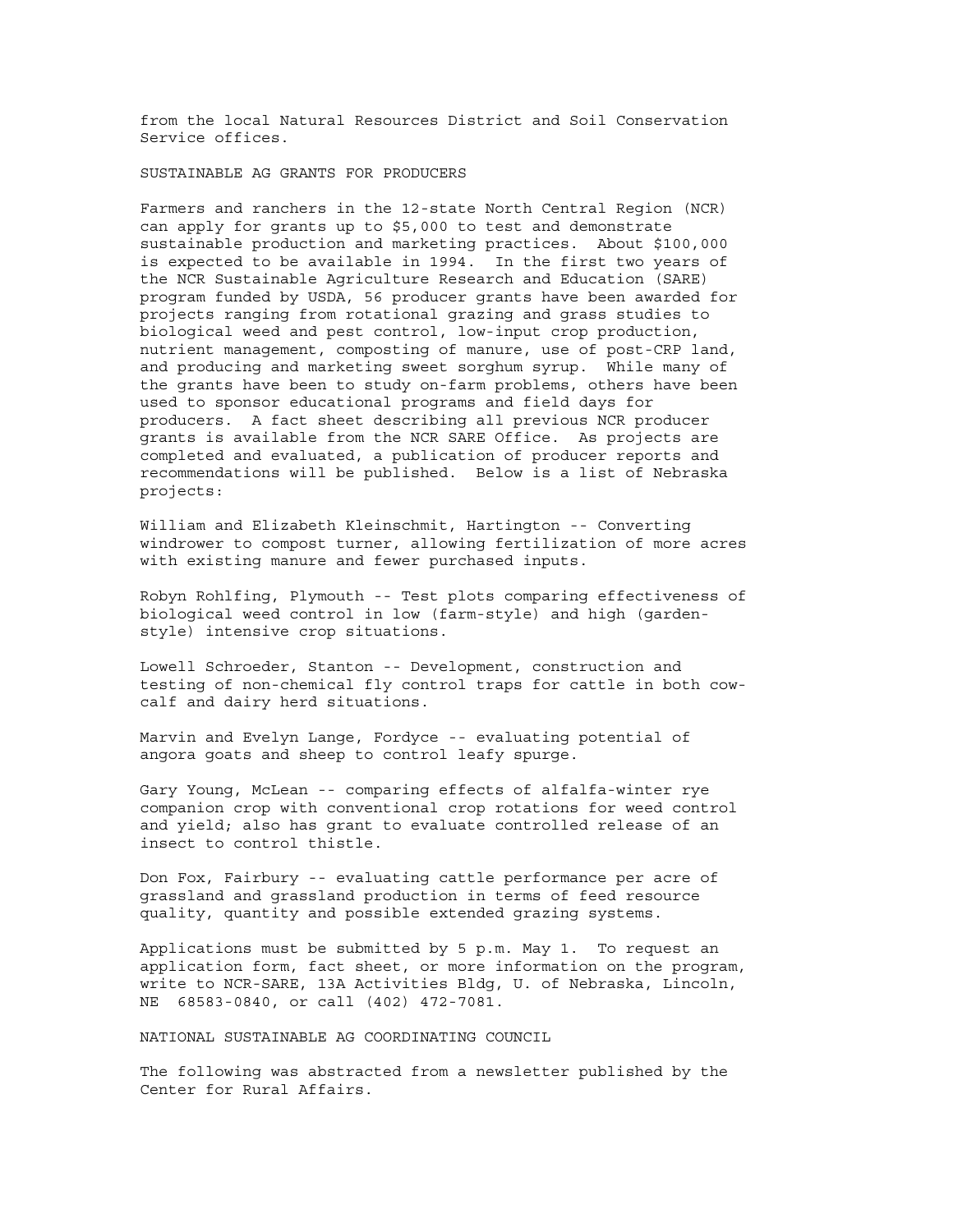The National Sustainable Agriculture Coordinating Council is sponsoring a "national dialogue" between sustainable agriculture groups, environmental groups, progressive farm organizations, animal protection groups, farmworker groups and others to identify a set of policy proposals for which they can work together in the 1995 Farm Bill. This effort is founded on the proposition that broad public concerns about issues such as environmental protection and food quality support rather than compete with family farm and sustainable agriculture objectives. Complementary concerns include: reducing reliance on petrochemicals; use of management skills to reduce purchased inputs; opportunity to buy foods produced in a sustainable way; protection of critical wildlife habitat and erosion-prone acres; decent income and safe working conditions.

A series of workshops around the country to obtain input from farmers and grassroots activists on farm bill options will provide the basis for a large national conference in late Feb. at which the initial outlines of a common agenda for the 1995 farm bill will take shape. For information on Council activities, or to obtain the packet of papers describing the policy options under consideration for the 1995 farm bill (\$4), contact the CRA, PO Box 406, Walthill, NE 68067-0406, 402-846-5428.

#### FEDERAL CONSERVATION POLICY IS CHANGING

Public concerns over adverse environmental effects of agriculture are influencing conservation policy in general as well as ag policy in particular. Federal wetlands policy and the debate over grazing fees on federally-owned lands are prominent examples of each. Pressure for continued decrease in the level of ag price and income supports is also affecting conservation policy. These new environmental and budgetary concerns bring ag policy to a crossroads. Maintaining the current level of conservation programs in the next farm bill may be expensive. The CRP, for example, is costing \$2 billion per year, and reductions in federal income support are reducing the leverage for environmental compliance linked to farm programs. Two approaches to ag and environmental policy will likely receive greater consideration: 1) increased reliance on command-and-control measures (regulation), such as chemical bans, taxes, and fines; and 2) use of environmental stewardship payments to reward environmental performance.

Source: USDA-ERS Ag Outlook Summary, Oct. 20, 1993.

FAO EXAMINES EDUCATION PROGRAMS ON ENVIRONMENTAL SUSTAINABILITY

In early December UNL Extension Communications Specialist Jim King worked with people from 18 countries during an FAO conference in Rome, "Integration of Environmental and Sustainable Development Themes into Agricultural Educational and Extension Programmes." FAO objectives were: (1) to examine the nature and scope of involvement of ag education and extension institutions in environmental and sustainable development; (2) to identify roles, strategies and appropriate approaches through which ag education and extension institutions could contribute to the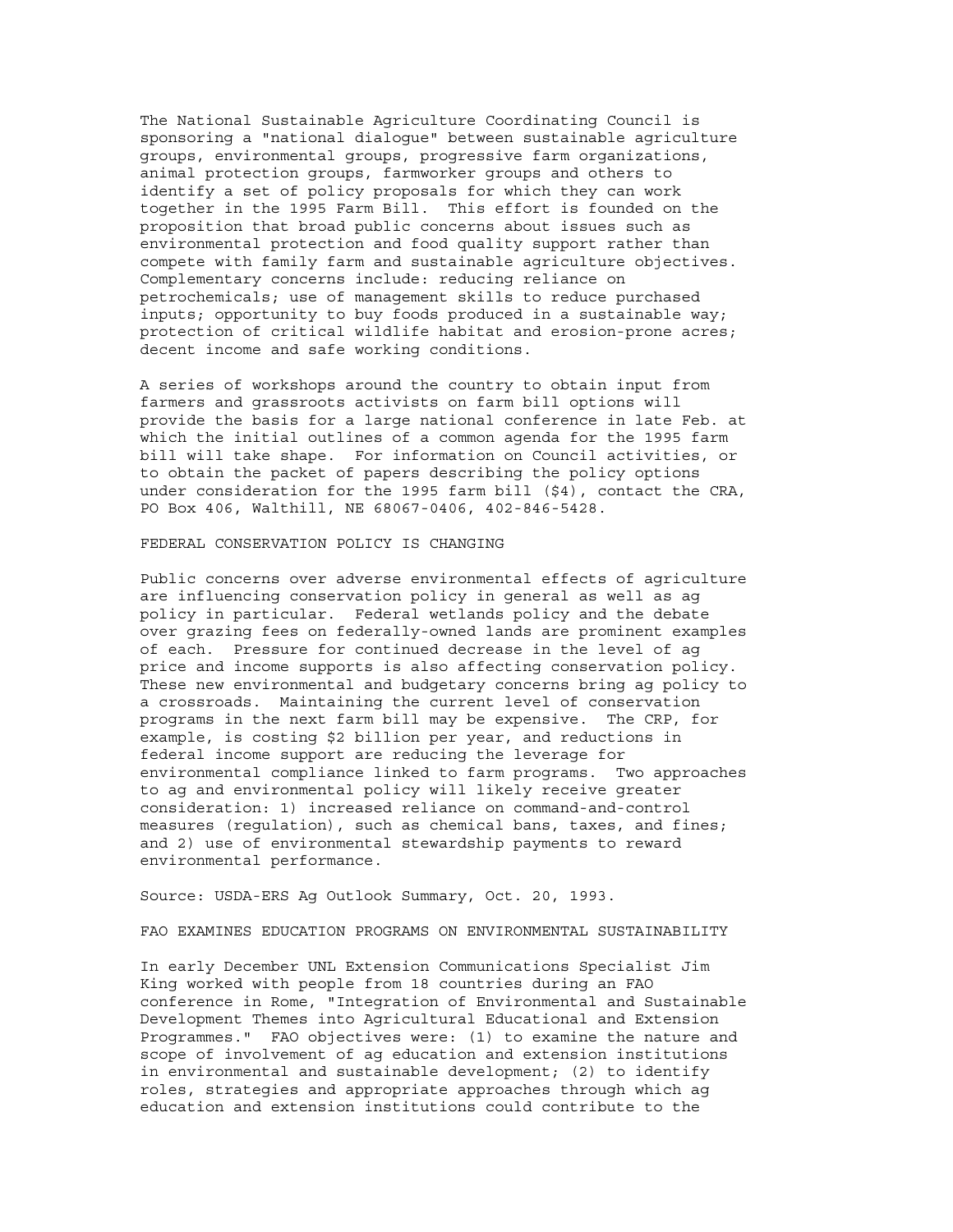implementation of Agenda 21 of UNCED; and (3) to identify and discuss issues and suggest policy and lines of action to improve the role and contribution of ag education, training and extension institution in environmental management and sustainable ag and rural development. The strengths of U.S. programs were evident: growing faculty commitment, joint appointments, regional extension and research centers, Extension's targeted issues-based programming, good linkages to the public and broad citizen involvement in program development, a growing land-grant commitment to sustainability, curriculum renewal efforts, and emphasis on natural resources. For more information contact Jim King, 104 ACB, University of Nebraska, Lincoln, NE 68583-0918, 402-472-3022, email agcm009@unlvm.unl.edu. (Submitted by Jim King)

#### RESEARCH ON REDUCING ENVIRONMENTAL IMPACTS OF LIVESTOCK

The USEPA is sponsoring a multidisciplinary research project called "Livestock and the Environment: A National Pilot Project." The project's overall objective is to identify technologies, management methods, public policies, and institutions that can reduce the negative impacts of concentrated livestock production on the environment, and at the same time, result in a livestock industry that is economically viable and competitive. The Center for Agricultural and Rural Development is a lead entity on the project and is beginning to issue a series of reports containing results. Contact CARD, Iowa State U., 578 Heady Hall, Ames, IA 50011-1070.

#### IN THE SEMINAR SPOTLIGHT

Clive Edwards, entomology professor and director of the Sustainable Agriculture Program at Ohio State U., Jan. 20, University of Nebraska-Lincoln, "Importance of Systems Integration to Sustainable Agriculture." \* \* \*

While there are many experts in various components of sustainable agriculture, few have pieced together a complete picture of integrated sustainable systems in which all the components complement each other. A simplified example is using crop residue as food for livestock and the residue from that livestock as fertilizer for the crop. While there's a great deal more to it than that, the concept that all things work together is what agriculture must work toward in the current "biological age," which follows 40 years of the "chemical age." Only 25% of the inorganic nitrogen put on a crop comes off with the crop; of the remainder, up to 47% is lost to erosion (the U.S. has already lost 1/3 of its topsoil), 15-20% to volatization, and 10-50% is leached into the groundwater. An estimated 1,500 pesticides exist today, 90% of which is used by corn, soybeans and cotton (of that, corn uses half). Besides getting "lost" in the environment, the law of diminishing returns eventually takes effect; there comes a point when adding more fertilizer does not mean a larger crop. Between 1945 and 1988, the use of nitrogen fertilizer increased 20-fold, yet crop yields increased just three-fold. And insects and weeds gradually build up resistances to synthetic controls. Synthetic pesticides also are non-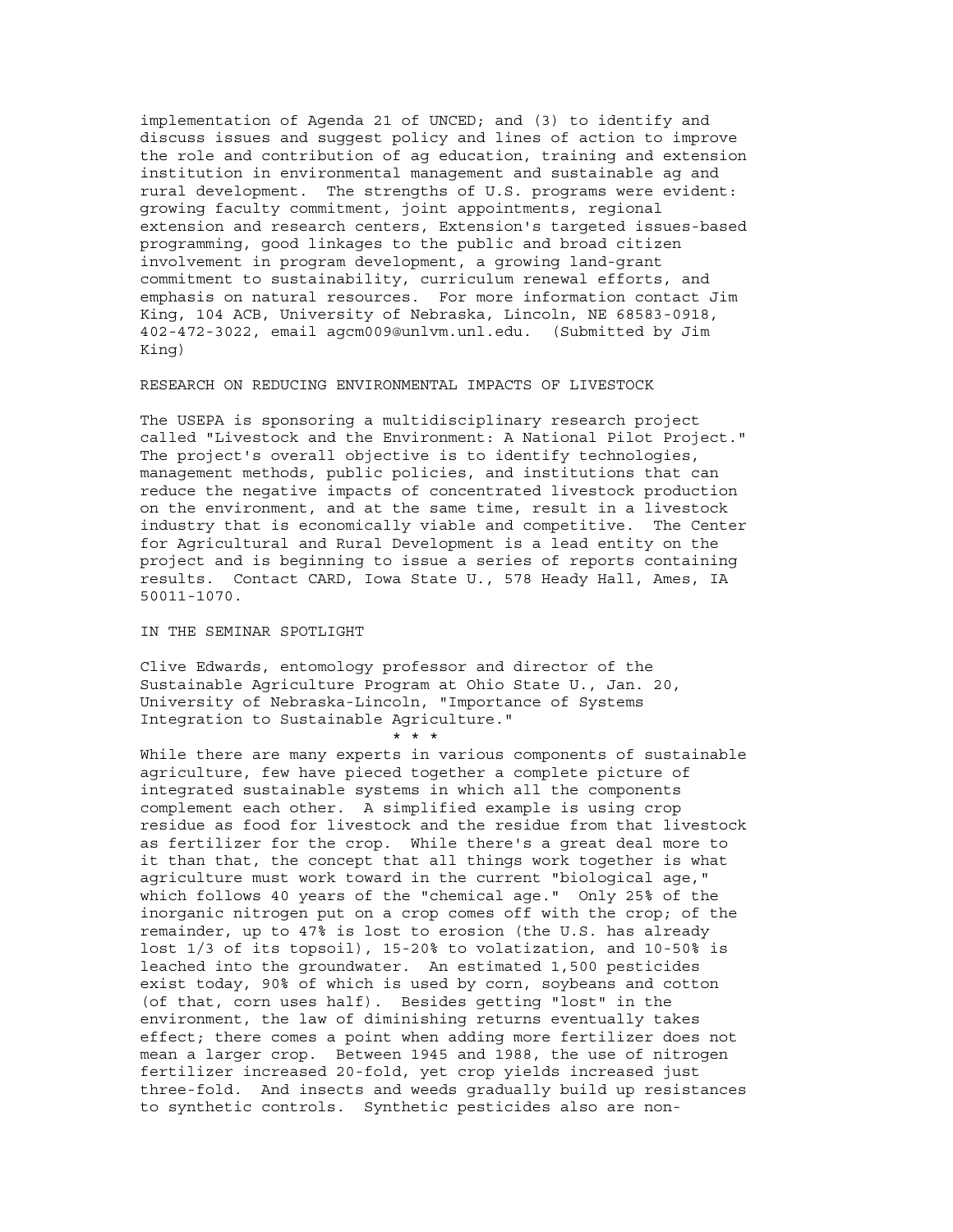selective, killing off the beneficial pests as well as the harmful pests, leaving the plant with no natural pest controllers and thus it becomes dependent upon the synthetic pesticides. That is compounded by the amount of U.S. farming today that is continuous cropping and monoculture. Sustainable agriculture integration doesn't call for doing away with all synthetic pesticides; it does call for proper pesticide timing and placement, cultural controls, saving organic matter, and genetic engineering. (Notes by Cheryl Alberts)

Editor's Note: Clive has authored several related papers. For copies of the following contact Clive Edwards, Entomology Dept., Ohio State U., Columbus, OH 43210: The Environmental Impact of Pesticides, 1987; The Use of Key Indicator Processes for Assessment of the Effects of Pesticides on Soil Ecosystems, 1988; Designing Integrated Low-Input Farming Systems to Achieve Effective Weed Control, 1989; The Use of Innovative Agricultural Practices in a Farm Systems Context for Pest Control in the 1990s, 1990; Long-Term Ecological Effects of Herbicides: Field Studies, 1991. Clive also authored "The concept of integrated systems in lower input/sustainable agriculture," Amer. J. Alt. Ag., Volume II, No. 4.

#### UPCOMING EVENTS

Satellite Seminar Series on Manure: The IANR Manure Utilization Committee (Don Sander, chair) has organized a satellite seminar series on manure. On Feb. 21 Dennis Schulte will speak on "Manure Issues in Europe." The March 25 seminar will highlight the environmental viewpoint, followed by a review on past manure research in April. Contact: Don Sander, Agronomy Dept., 402-472- 1501.

NSAS Annual Meeting: Feb. 26, Columbus, NE. Featured speakers at the Nebraska Sustainable Agriculture Society annual meeting will be Dr. John Ikerd from the U. of Missouri on quality of life issues in sustainable ag, and Robyn Van En, co-founder of the first community supported agriculture (CSA) farm in the U.S. Ms. Van En will also make a presentation on CSAs at the Douglas County Extension Office in Omaha the evening of Feb. 25, an event co-sponsored by the CSAS. Contact: Tim Powell, UNL Northeast Research and Extension Center, 402-584-2261.

Beginning Farmer Conference: Mar. 4-5, Omaha, NE. "Farmers for the Next Century," the first national conference for beginning farmers and ranchers, will have workshops on: government programs; financial planning; start-up strategies; estate planning strategies; financing from commercial lenders; low-cost hog, cattle and sheep production strategies; using leases, buy/sell agreements. Contact: Nancy Thompson, Center for Rural Affairs, 402-846-5428.

Linking Communities to Agriculture: Mar. 5, Columbus, NE. Speakers at this public forum will introduce issues and provide a framework for discussing the impact of ag production and policy changes on communities. They also will discuss potential alliances between groups focusing on maintaining the quality of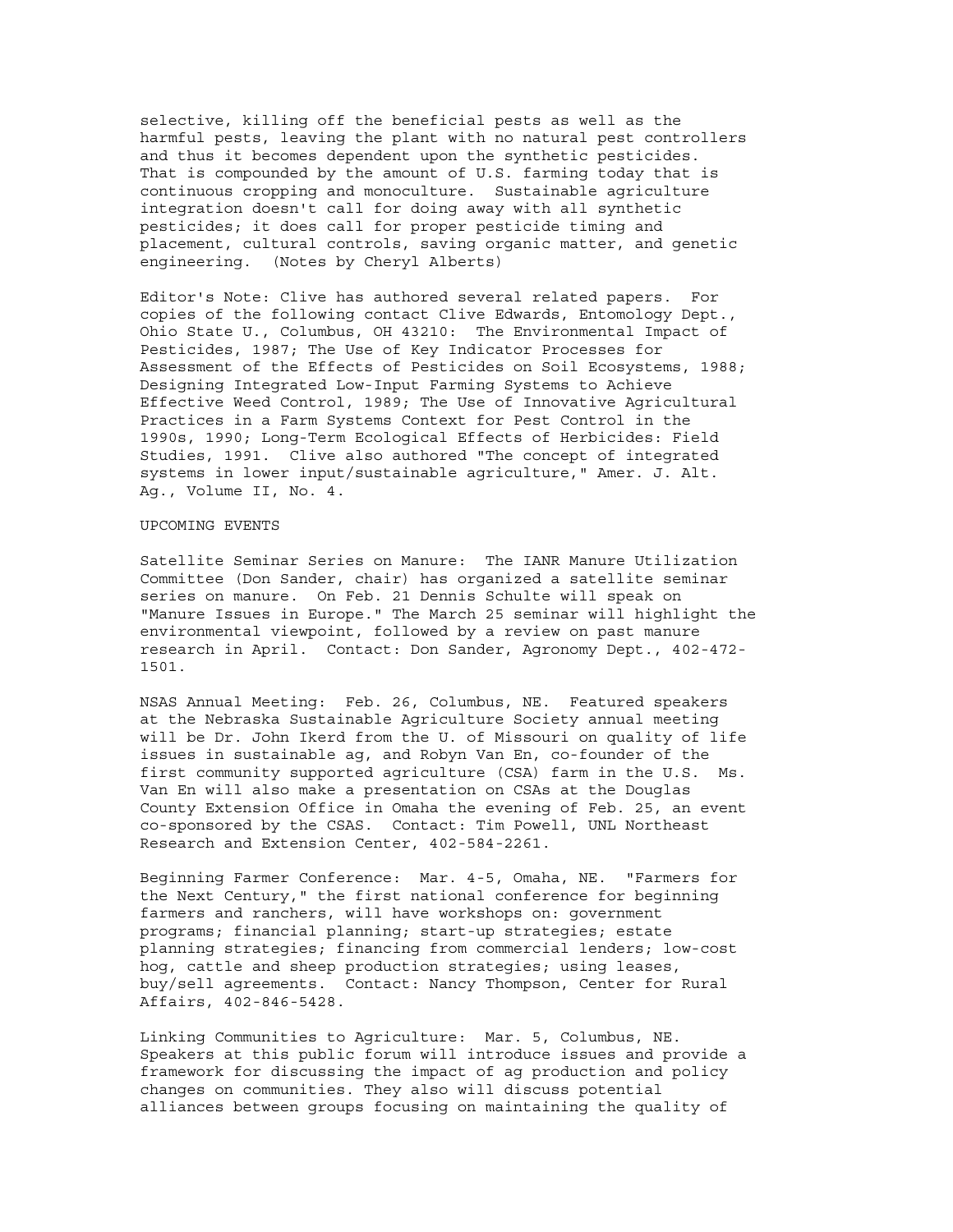life in rural Nebraska. Panel members include farmers, agribusiness operators and entrepreneurs. Trade show allows entrepreneurs to exhibit their products and exchange ideas with community leaders on new economic development opportunities; tables are \$5 each and must be reserved by Feb. 25. The meeting is part of the Strengthen Economic Links Locally (SELL) program in the UNL Ag. Econ. Dept. Contact: Karen Loftis, l-800-328-2851.

1994 Nebraska Water Conference: Mar. 14-16, Lincoln, NE. "Conjunctive Use: Sharing a Resource," focus on state water policy. Contact: UNL Water Center/Environmental Programs, 402- 472-3305.

Applied Research and Education in Sustainable Agriculture: What Have We Learned? Apr. 11-12, Indianapolis, IN. Workshop for scientists and educators who work with sustainable ag practices and practitioners. Program topics: 1) Farming Systems and Sustainable Ag -- What Have We Learned? Building Interdisciplinary Teams; 2) Farmer Decision Aids (chaired by Jerry White, Cornell) -- Preparing and Evaluating Decision Aids, Examples of Sustainable Ag Decision Aids; 3) Applied Research and Demonstration Projects (chaired by Glenn Helmers, Nebraska) -- Setting Up a Farming System Project, Interpretation and Use of Results, Reports of Successful Projects; 4) Methods For Applied Research and Education (chaired by Steve Lovejoy, Purdue) -- Alternative Techniques, Case Studies-Modeling-Centers, Farmer Participation. This event is sponsored by the North Central Farm Management Extension Committee and the Farm Foundation. Contact: William Edwards at Iowa State U., 515-294-6161.

Second National IPM Symposium/Workshop: Apr. 12-22, Las Vegas, NV. Opportunity for scientists from all disciplines to exchange most recent information and plan for IPM's future critical role in sustainable ag, food safety, and environmental stewardship. Contact: Ronald Kuhr, North Carolina State U., Dept. of Entomology, Box 7613, Raleigh, NC 27695-7613.

Second Environmentally Sound Ag Conference: Apr. 20-22, Orlando, FL. Focus on state-of-the-art technology for sustaining an environmentally sound and productive ag industry in an urbanizing U.S. Major topic areas: surface and ground water management; point sources of contamination; air pollution; wildlife and habitat preservation; urban/agricultural interrelationship. Contact: Pat Neilson, U. of Florida, Office of Conferences, PO Box 110750, Gainesville, Fl 32611-0750, 904-392-5930.

5th International Symposium On Earthworm Ecology: July 5-9, Columbus, OH. Nine consecutive plenary sessions: earthworm (EW) taxonomy, diversity & biogeography; EW ecology, biology, behavior; EW, organic matter, nutrient dynamics, microbial ecology; influence of EW on soil physical structure & function; interactions between EW, other soil invertebrates, and plants; EW in environ. & waste mgt.; EW & environ. contamination; EW as bioindicators of sustainability & productivity; EW in ag & other managed ecosystems. Contact: Dr. Clive Edwards, Entomology Dept., Ohio State U., Columbus, OH 43210, 614-292-3786.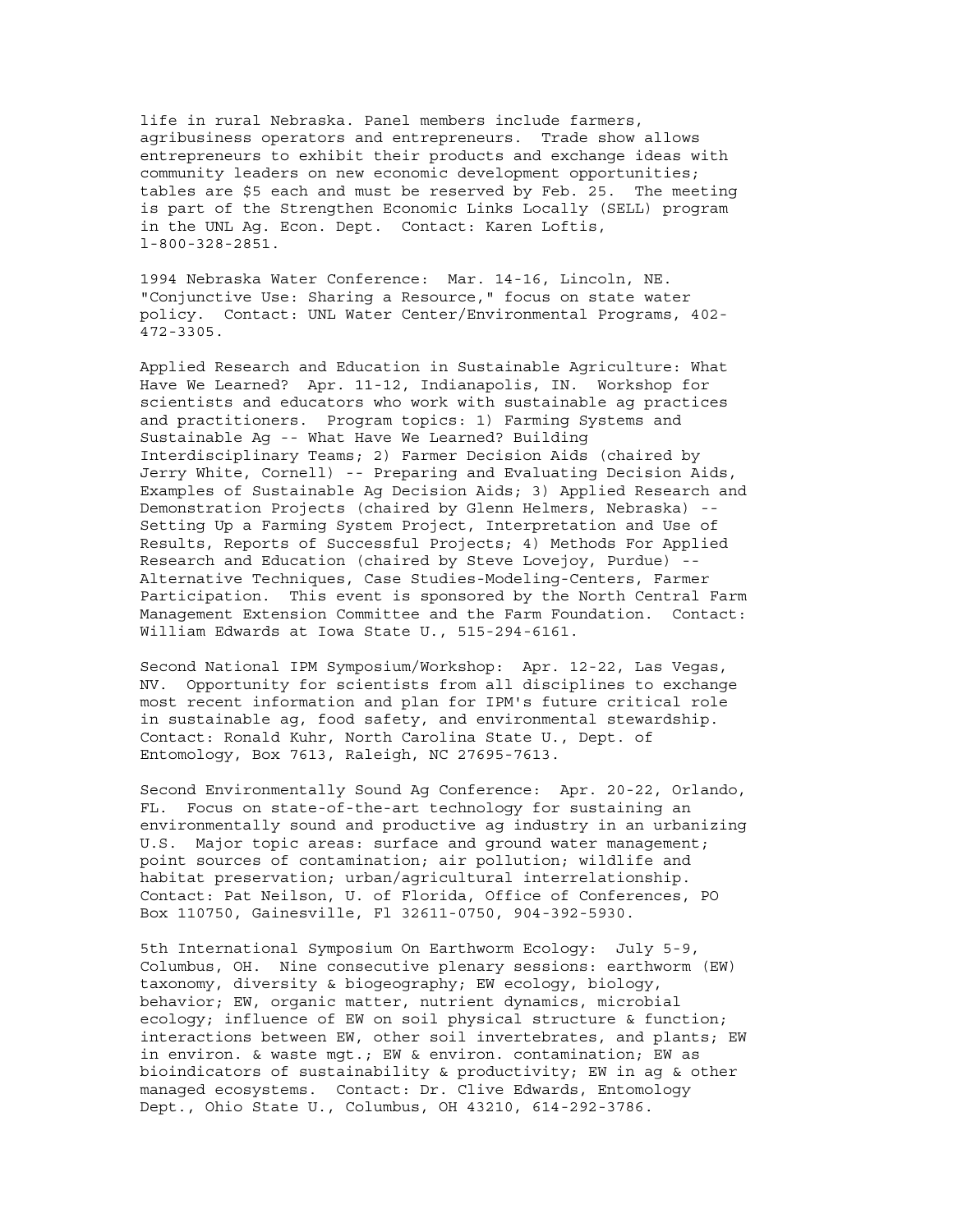Agroforestry and Sustainable Systems Symposium: Aug. 7-10, Fort Collins, CO. Designed for researchers, practitioners, technical specialists and educators. Speakers will focus on how trees, integrated into sustainable ag land-use systems in the semiarid west, will enhance ag productivity, natural resource conservation, and natural and human environments. Proposals for poster papers due April 15. Contact: Kim Isaacson, USDA Forest Service, Center for Semiarid Agroforestry, FSL, U. of Nebraska, Lincoln, NE 68583-0822, 402-472-5178.

International Conference on Modern Ag. and the Environment: Oct. 2-6, Rehovot, Israel. Topics include: controlled application and mgt. of fertilizers, pests, pesticides, and alternatives; reclamation and utilization of wastewater; recycling of municipal and ag waste; pollution and detoxification of heavy metals. Deadline for abstract submissions is Apr. 30. Contact: Conference Secretariat, "Agriculture and Environment Conference," Peltours-Te'um Congress Organisers, PO Box 8388, Jerusalem 91082, Israel.

#### ELECTRONIC COMMUNICATION IS IN

With less money and time to travel and more access to worldwide computer networks, more people are turning to e-mail, file servers, electronic meeting groups, and managed electronic conferences in which registered participants read and post to an electronic bulletin board. Of potential interest to our readers are the following global activities:

- SANET - electronic meeting group focusing on sustaining agriculture and communities; created in 1991.

- "Indicators of Sustainability" -- conference dealing with development of physical, biological, social and economic indicators of sustainability; runs until Jan. 17 - April 15, 1994, with documents available longer.

- "IPMnet" - bulletin board containing a newsletter, information exchange forum, technical reports and databases; created in late 1993.

- "Ecotechnology for Sustainable Development" -- conference for those unable to attend the national conference, regional workshops, or local seminars associated with this multi-faceted effort.

Any of the above may be "joined" at any time. For more information contact the CSAS office.

#### RESOURCES

\* \* \*

"Our Sustainable Future" is a book series that provides an interdisciplinary forum for discussion of issues on development of sustainable communities, food production, and resource use systems at both the local and the global level. Many of today's challenges are found at the interfaces between disciplines and require systemic, multidisciplinary approaches. In this new book series from University of Nebraska Press, we focus our collective sense of urgency in seeking creative solutions for sustainable development. Collecting and summarizing information for a student audience and for the general public serves the broad educational agenda of universities by providing information and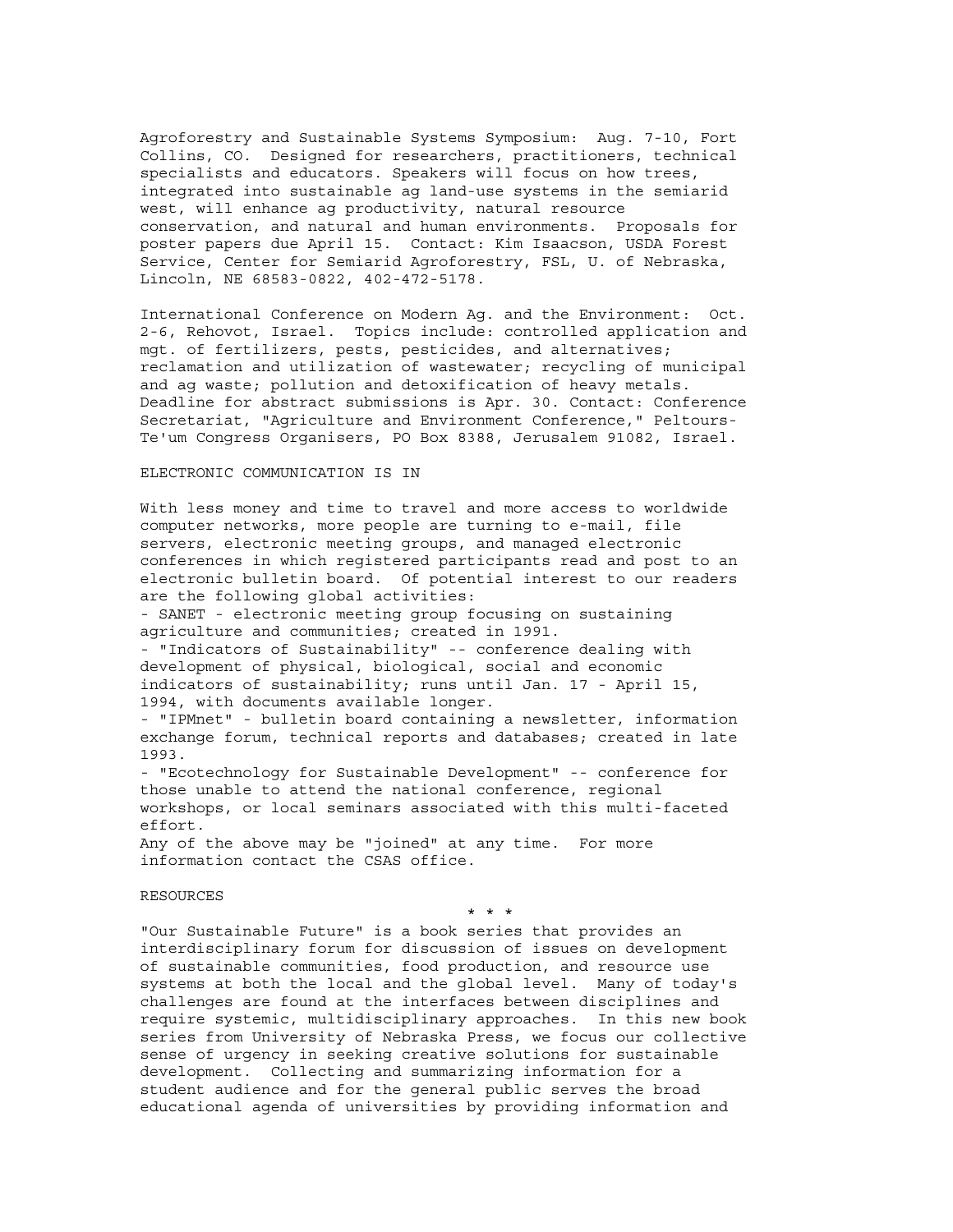insights on new alternatives for the future. Hot off the press is the latest in the series, "Future Harvest: Pesticide Free Farming," by Jim Bender, 1994, \$21 (+ s&h). From his own experience farming 600 acres near Weeping Water, Neb., Jim addresses the crucial issues involved in developing a commercially-sized, conservation-oriented organic farm that is economically viable. A sidenote is that Jim is on our CSAS Advisory Committee.

The following is a list of other books in this series (add \$2.50 s&h for first book and 25 cents for each additional book): "Agricultural Research Alternatives," by William Lockeretz and Mollie Anderson, 1993, \$30. "Building Soils for Better Crops: Organic Matter Management," by Fred Magdoff, 1993, \$22.95. "Crop Improvement for Sustainable Agriculture," by Brett Callaway and Charles Francis, 1993, \$35. "Ogallala: Water for a Dry Land," by John Opie, 1993, \$35. "A Conspiracy of Optimism: Sustained Yield, Multiple Use, and Intensive management of the National Forests, 1945-91," by Paul Hirt, 1994, \$40 (tentative). Related Books: "New Roots for Agriculture," by Wes Jackson, 1985, \$7.95. "Family Farming: A New Economic Vision," by Marty Strange, 1988, \$9.95. "Struggle for the Land: Indigenous Insight and Industrial Empire on the Semiarid World," edited by Paul Olson, 1990, \$37.95.

Inquiries are invited from potential authors about projects on the general theme of sustainable agriculture and development. The Acquisitions Editor at Nebraska Press is Nancy Rosen, and one of the Series Editors is Charles Francis. Order information is available from University of Nebraska Press, P.O. Box 880520, Lincoln, NE 68588-0520, 402-472-3584. \* \* \*

"Farm Policies and the Sustainability of Agriculture: Rethinking the Connections," and "Enhancing Agricultural Sustainability Through Changes In Federal Commodity Policy: Marginal Versus Radical Change," \$6 ea. Wallace Institute for Alternative Agriculture, 9200 Edmonston Rd, #117, Greenbelt, MD 20770, 301- 441-8777.

"American Journal of Alternative Agriculture," Latest issue features Ag Policy Debates: Examining Alternative and Conventional Perspectives, Barriers to Low-Input Ag Adoption: A Case Study, Is Sustainable Ag and Elixir for Rural Communities? Annual subscriptions begin at \$44. Wallace Institute (see above).

"1993 State of Rural Nebraska Report," and "Top 100 Development Projects in Rural Nebraska," \$5 ea. Nebraska Rural Development Commission, 402-471-2698.

"Biological Control of Insects and Mites," NCR Pub. 481, \$11. U. of Nebraska, Lincoln, NE 68583-0918.

"Who Owns America's Farmland?" free. Customer Services Div., U.S.